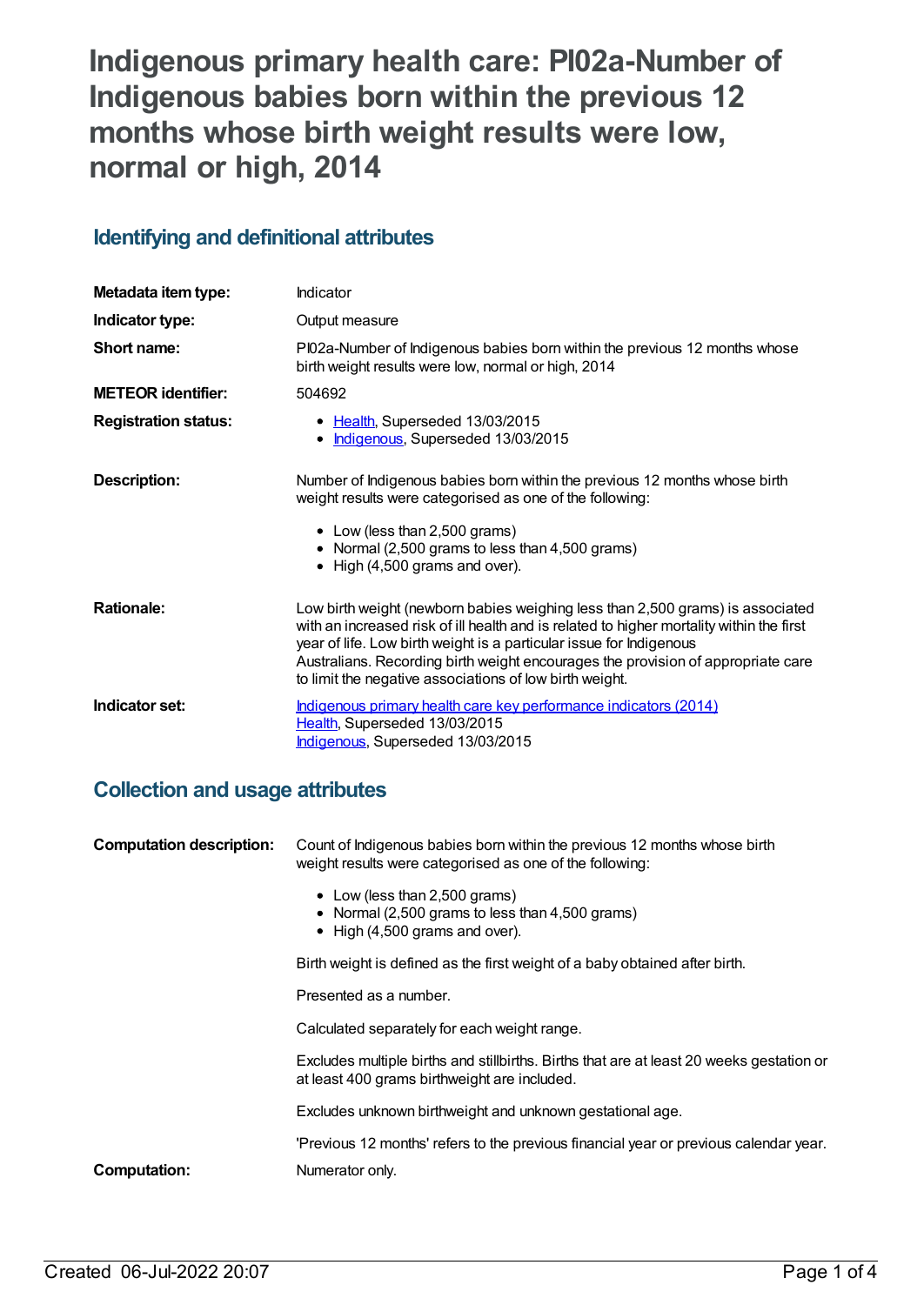**Numerator:** Calculation A: Number of Indigenous babies born within the previous 12 months whose birth weight was recorded at the primary health care service with a result categorised as low (less than 2,500 grams).

> Calculation B: Number of Indigenous babies born within the previous 12 months whose birth weight was recorded at the primary health care service with a result categorised as normal (2,500 grams to less than 4,500 grams).

Calculation C: Number of Indigenous babies born within the previous 12 months whose birth weight was recorded at the primary health care service with a result categorised as high (4,500 grams and over).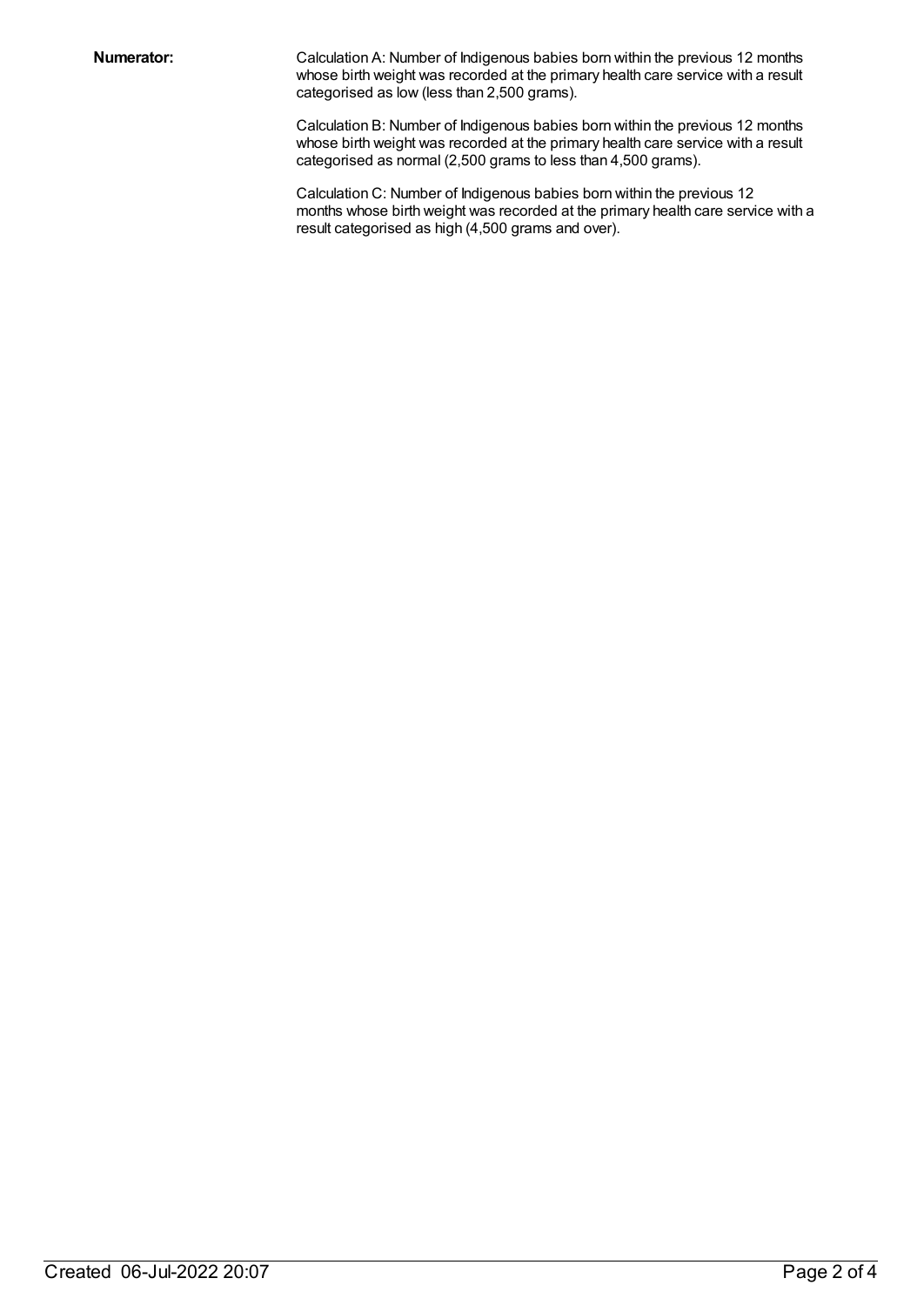[Birth—birth](https://meteor.aihw.gov.au/content/269949) status, code N

**Data Source**

[Indigenous](https://meteor.aihw.gov.au/content/430643) primary health care data collection

**NMDS / DSS**

[Indigenous](https://meteor.aihw.gov.au/content/504325) primary health care DSS 2014-15

**Guide for use**

Only live births are included.

### **Data Element / Data Set**

Birth [event—birth](https://meteor.aihw.gov.au/content/269994) plurality, code N

**Data Source**

[Indigenous](https://meteor.aihw.gov.au/content/430643) primary health care data collection

**NMDS / DSS**

[Indigenous](https://meteor.aihw.gov.au/content/504325) primary health care DSS 2014-15

**Guide for use**

Only singleton births are included.

#### **Data Element / Data Set**

Person-Indigenous status, code N

**Data Source**

[Indigenous](https://meteor.aihw.gov.au/content/430643) primary health care data collection

**NMDS / DSS**

[Indigenous](https://meteor.aihw.gov.au/content/504325) primary health care DSS 2014-15

**Guide for use**

The baby is considered Indigenous if one or both parents identify as Indigenous.

#### **Data Element / Data Set**

[Birth—birth](https://meteor.aihw.gov.au/content/459938) weight, code N

**Data Source**

[Indigenous](https://meteor.aihw.gov.au/content/430643) primary health care data collection

**NMDS / DSS**

[Indigenous](https://meteor.aihw.gov.au/content/504325) primary health care DSS 2014-15

## **Representational attributes**

| <b>Representation class:</b> | Count  |
|------------------------------|--------|
| Data type:                   | Real   |
| Unit of measure:             | Person |